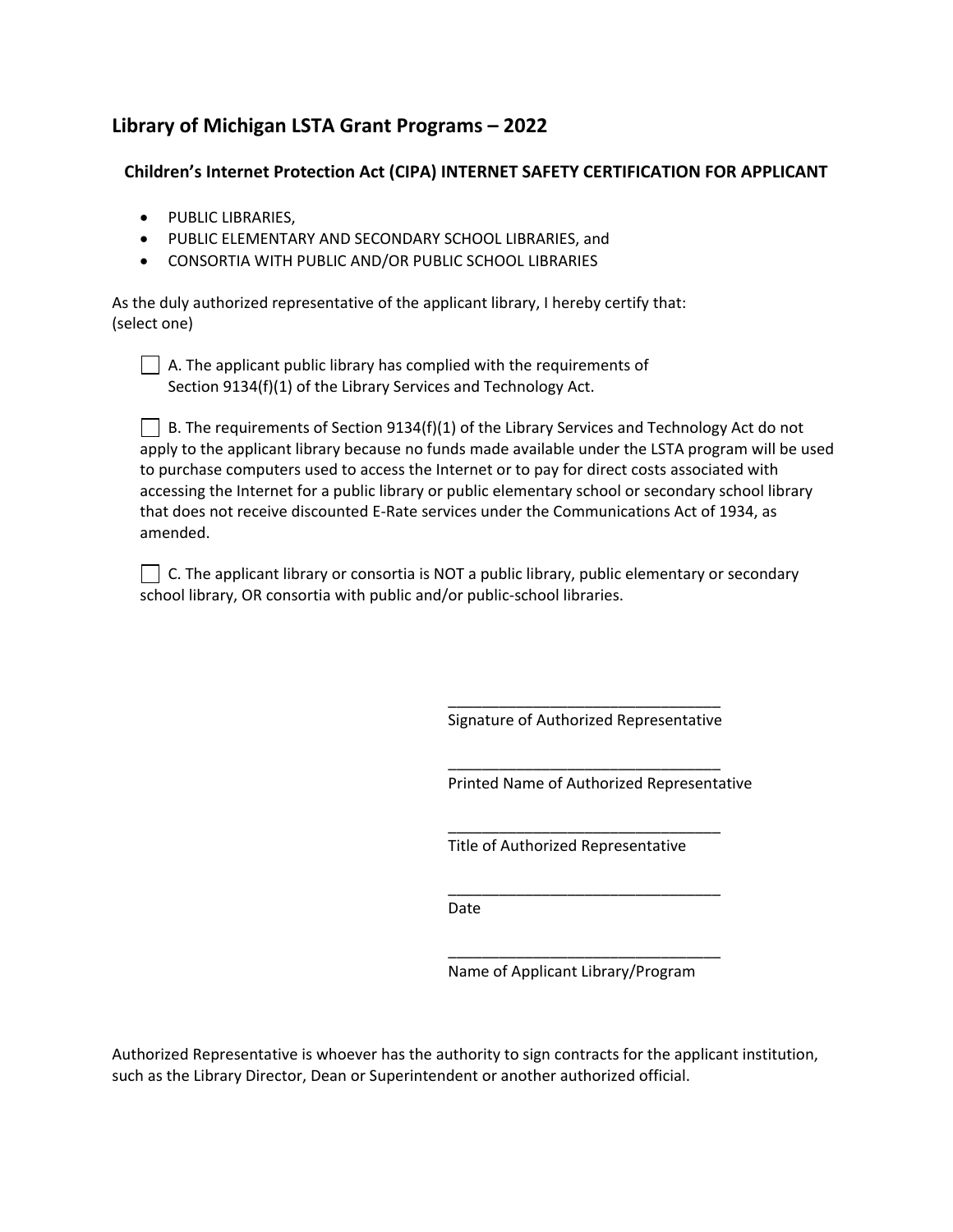# **CERTIFICATIONS & ASSURANCES for Library of Michigan LSTA Grant Program Applications:**

This Statement of Assurances is entered into on \_\_\_\_\_\_\_\_\_\_\_\_\_\_\_ [*Date*], by the

[Applicant Library Name]. The

[*Applicant Library Name*] agrees to comply with the statutes, rules, regulations, and executive orders

provided below to be eligible for receipt of federal assistance pursuant to the Library Services and

Technology Act (LSTA), 20 U.S.C. § 9121 *et seq*., contract/grants program administered by LM.

*\* NOTE: Some of the statutes listed below may not be applicable to your project or program. If you have questions, please contact the awarding agency. If additional assurances are required by the federal awarding agencies notification shall be provided.*

## **ASSURANCES - NON-CONSTRUCTION PROGRAMS**

As the duly authorized representative of the applicant, I certify that the applicant:

- 1. Has the legal authority to apply for Federal assistance and the Organizational, managerial and financial capability (including funds sufficient to pay the non-Federal share of project cost) to ensure proper planning, management and completion of the project described in this application.
- 2. Will give the awarding agency, the Comptroller General of the United States and, if appropriate, the State, through any authorized representative, access to and the right to examine all records, books, papers, or documents related to the award; and will establish a proper accounting system in accordance with generally accepted accounting standards or agency directives.
- 3. Will establish safeguards to prohibit employees from using their positions for a purpose that constitutes or presents the appearance of personal or organizational conflict of interest, or personal gain.
- 4. Will initiate and complete the work within the applicable time frame after receipt of approval of the awarding agency.
- 5. Will comply with the Intergovernmental Personnel Act of 1970 (42 U.S.C. §§4728-4763) relating to prescribed standards for merit systems for programs funded under one of the 19 statutes or regulations specified in Appendix A of OPM's Standards for a Merit System of Personnel Administration (5 C.F.R. 900, Subpart F).
- 6. Will comply with all Federal statutes relating to nondiscrimination. These include but are not limited to: (a) Title VI of the Civil Rights Act of 1964 (P.L. 88-352) which prohibits discrimination on the basis of race, color or national origin; (b) Title IX of the Education Amendments of 1972, as amended (20 U.S.C. §§1681- 1683, and 1685-1686), which prohibits discrimination on the basis of sex; (c) Section 504 of the Rehabilitation Act of 1973, as amended (29 U.S.C. §794), which prohibits discrimination on the basis of handicaps; (d) the Age Discrimination Act of 1975, as amended (42 U.S.C. §§6101-6107), which prohibits discrimination on the basis of age; (e) the Drug Abuse Office and Treatment Act of 1972 (P.L. 92-255), as amended, relating to nondiscrimination on the basis of drug abuse; (f) the Comprehensive Alcohol Abuse and Alcoholism Prevention, Treatment and Rehabilitation Act of 1970 (P.L. 91-616), as amended, relating to nondiscrimination on the basis of alcohol abuse or alcoholism; (g) §§523 and 527 of the Public Health Service Act of 1912 (42 U.S.C. §§290 dd-3 and 290 ee-3), as amended, relating to confidentiality of alcohol and drug abuse patient records; (h) Title VIII of the Civil Rights Act of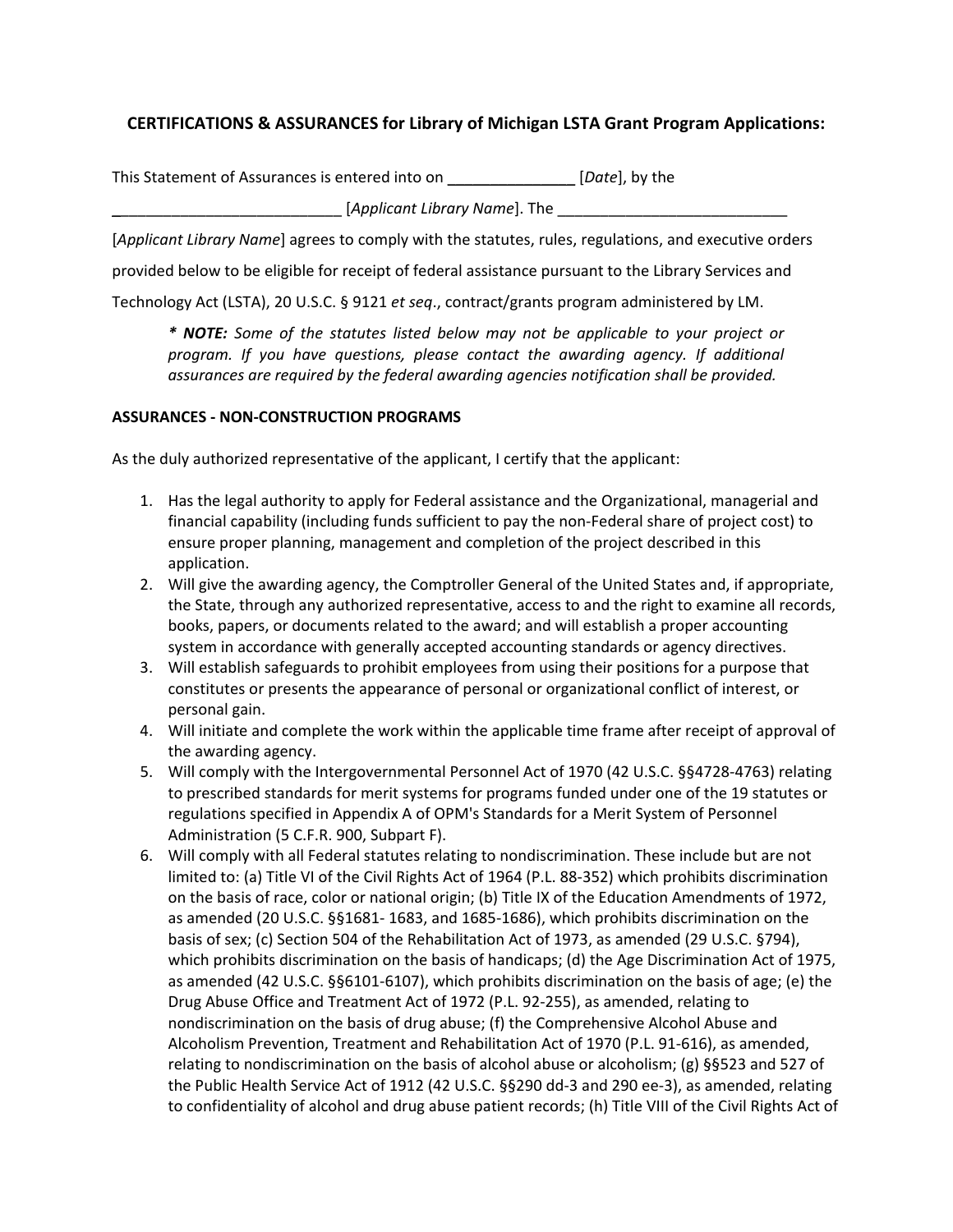1968 (42 U.S.C. §§3601 et seq.), as amended, relating to nondiscrimination in the sale, rental or financing of housing; (i) any other nondiscrimination provisions in the specific statute(s) under which application for Federal assistance is being made; and, (j) the requirements of any other nondiscrimination statute(s) which may apply to the application.

- 7. Will comply, or has already complied, with the requirements of Titles II and III of the Uniform Relocation Assistance and Real Property Acquisition Policies Act of 1970 (P.L. 91-646) which provide for fair and equitable treatment of persons displaced or whose property is acquired as a result of Federal or federally assisted programs. These requirements apply to all interests in real property acquired for project purposes regardless of Federal participation in purchases.
- 8. Will comply, as applicable, with provisions of the Hatch Act (5 U.S.C. §§1501-1508 and 7324- 7328) which limit the political activities of employees whose principal employment activities are funded in whole or in part with Federal funds.
- 9. Will comply, as applicable, with the provisions of the Davis- Bacon Act (40 U.S.C. §§276a to 276a-7), the Copeland Act (40 U.S.C. §276c and 18 U.S.C. §874), and the Contract Work Hours and Safety Standards Act (40 U.S.C. §§327- 333), regarding labor standards for federally-assisted construction subagreements.
- 10. Will comply, if applicable, with flood insurance purchase requirements of Section 102(a) of the Flood Disaster Protection Act of 1973 (P.L. 93-234) which requires recipients in a special flood hazard area to participate in the program and to purchase flood insurance if the total cost of insurable construction and acquisition is \$10,000 or more.
- 11. Will comply with environmental standards which may be prescribed pursuant to the following: (a) Organization of environmental quality control measures under the National Environmental Policy Act of 1969 (P.L. 91-190) and Executive Order (EO) 11514; (b) notification of violating facilities pursuant to EO 11738; (c) protection of wetlands pursuant to EO 11990; (d) evaluation of flood hazards in floodplains in accordance with EO 11988; (e) assurance of project consistency with the approved State management program developed under the Coastal Zone Management Act of 1972 (16 U.S.C. §§1451 et seq.); (f) conformity of Federal actions to State (Clean Air) Implementation Plans under Section 176(c) of the Clean Air Act of 1955, as amended (42 U.S.C. §§7401 et seq.); (g) protection of underground sources of drinking water under the Safe Drinking Water Act of 1974, as amended (P.L. 93-523); and, (h) protection of endangered species under the Endangered Species Act of 1973, as amended (P.L. 93- 205).
- 12. Will comply with the Wild and Scenic Rivers Act of 1968 (16 U.S.C. §§1271 et seq.) related to protecting components or potential components of the national wild and scenic rivers system.
- 13. Will assist the awarding agency in assuring compliance with Section 106 of the National Historic Preservation Act of 1966, as amended (16 U.S.C. §470), EO 11593 (identification and protection of historic properties), and the Archaeological and Historic Preservation Act of 1974 (16 U.S.C. §§469a-1 et seq.).
- 14. Will comply with P.L. 93-348 regarding the protection of human subjects involved in research, development, and related activities supported by this award of assistance.
- 15. Will comply with the Laboratory Animal Welfare Act of 1966 (P.L. 89-544, as amended, 7 U.S.C. §§2131 et seq.) pertaining to the care, handling, and treatment of warm-blooded animals held for research, teaching, or other activities supported by this award of assistance.
- 16. Will comply with the Lead-Based Paint Poisoning Prevention Act (42 U.S.C. §§4801 et seq.) which prohibits the use of lead-based paint in construction or rehabilitation of residence structures.
- 17. Will cause to be performed the required financial and compliance audits in accordance with the Single Audit Act Amendments of 1996 and OMB Circular No. A-133, "Audits of States, Local Governments, and Non-Profit Organizations."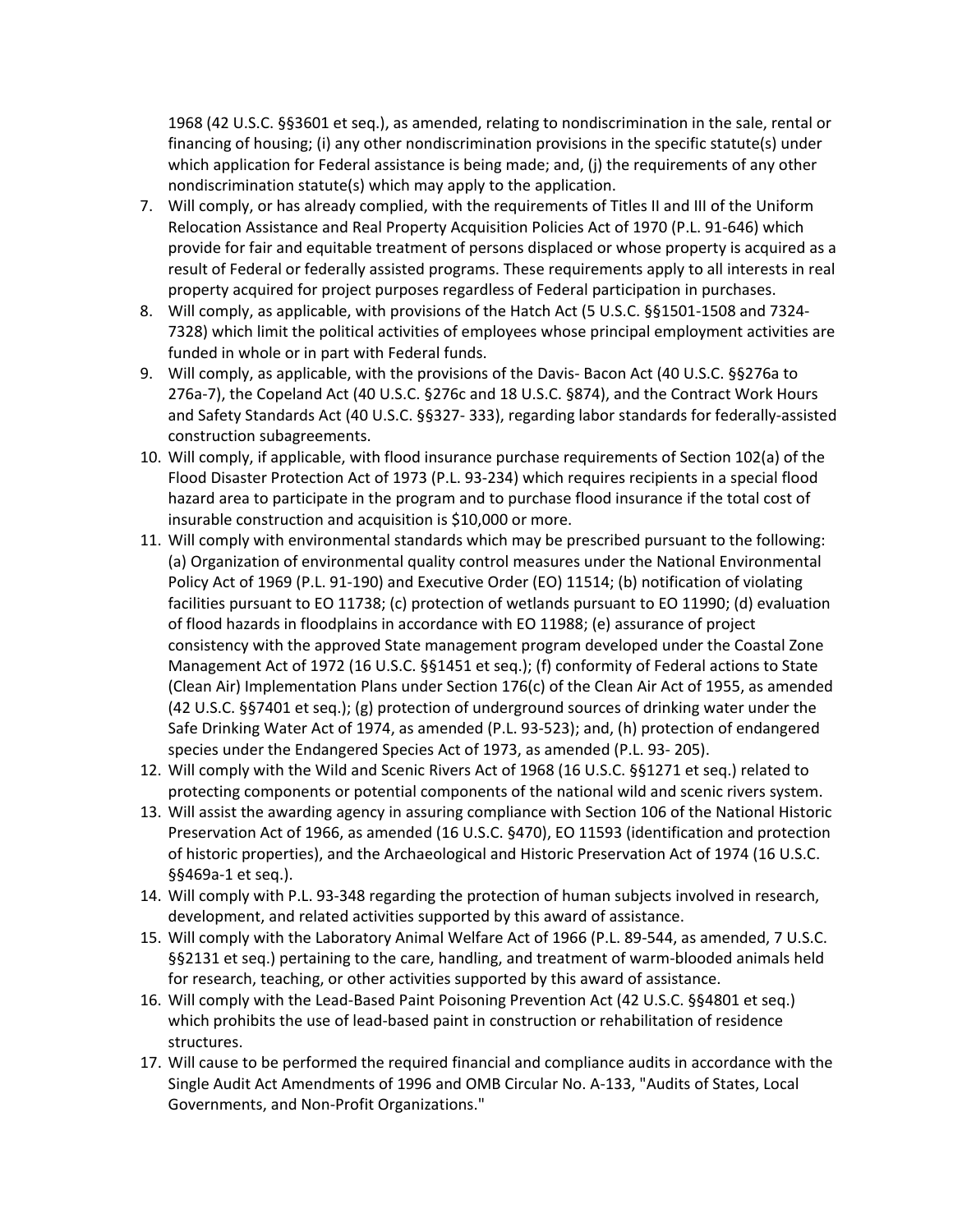18. Will comply with all applicable requirements of all other Federal laws, executive orders, regulations, and policies governing this program.

#### **DEBARMENT AND SUSPENSION**

The contractor shall comply with 2 CFR Part 3185. The undersigned, on behalf of the contractor, certifies to the best of his or her knowledge and belief that neither the contractor nor any of its principals:

(a) Are presently excluded or disqualified;

(b) Have been convicted within the preceding three years of any of the offenses listed in 2 CFR section 180.800(a) or had a civil judgment rendered against you for one of those offenses within that time period;

(c) Are presently indicted for or otherwise criminally or civilly charged by a governmental entity (Federal, State or local) with commission of any of the offenses listed in 2 CFR section 180.800(a); or

(d) Have had one or more public transactions (Federal, State, or local) terminated within the preceding three years for cause or default.

Where the contractor is unable to certify to any of the statements in this certification, he or she shall attach an explanation to this application.

The contractor, as a party to a first-tier procurement contract, is required to comply with 2 CFR Part 180 Subpart C (Responsibilities of Participants Regarding Transactions Doing Business With Other Persons) as a condition of participation in contract.

#### **DRUG-FREE WORKPLACE REQUIREMENTS**

The contractor must comply with drug-free workplace requirements in subpart B of 2 C.F.R. part 3186, which adopts the Government-wide implementation (2 C.F.R. part 182) of sections 5152-5158 of the Drug-Free Workplace Act of 1988 (P. L. 100-690, Title V, Subtitle D; 41 U.S.C. §§ 701-707).

The undersigned, on behalf of the contractor, certifies that the contractor will or will continue to provide a drug-free workplace by taking actions such as, but not limited to: making a good faith effort, on a continuing basis, to maintain a drug-free workplace; publishing a drug-free workplace statement; establishing a drug-free awareness program for the contractor's employees; taking actions concerning employees who are convicted of violating drug statutes in the workplace; and identifying all known workplaces under its Federal awards.

## **LOBBYING**

As required by Section 1352, Title 31 of the United States Code, and implemented for persons entering into a grant or cooperative agreement over \$100,000, the contractor certifies to the best of his or her knowledge and belief that: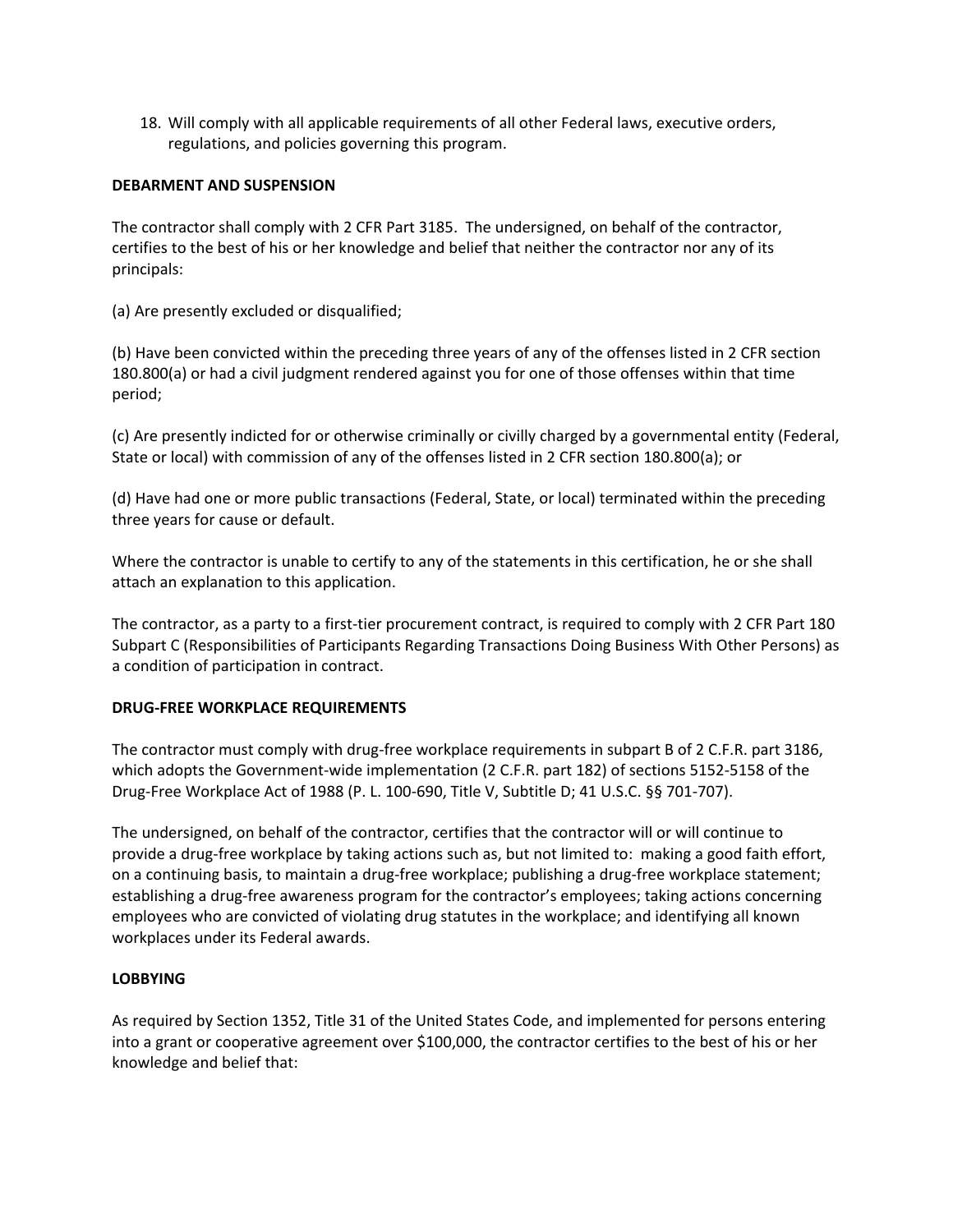(a) No Federal appropriated funds have been paid or will be paid, by or on behalf of the undersigned, to any person for influencing or attempting to influence an officer or employee of any agency, a Member of Congress, an officer or employee of Congress, or an employee of a Member of Congress in connection with the awarding of a Federal contract, the making of any Federal grant, the making of any Federal loan, the entering into of a cooperative agreement, or the extension, continuation, renewal, amendment, or modification of a Federal contract, grant, loan, or cooperative agreement.

(b) If any funds other than appropriated Federal funds have been paid or will be paid to any person (other than a regularly employed officer or employee of the applicant or contractor) for influencing or attempting to influence an officer or employee of any agency, a Member of Congress, an officer or employee of Congress, or an employee of a Member of Congress in connection with this Federal contract, grant, loan, or cooperative agreement, the undersigned shall request, complete, and submit Standard Form LLL, "Disclosure of Lobbying Activities," in accordance with its instructions.

# **FEDERAL DEBT STATUS**

The contractor certifies to the best of his or her knowledge and belief that the contractor is not delinquent in the repayment of any Federal debt.

## **TRAFFICKING IN PERSONS**

a. *Provisions applicable to a recipient that is a private entity*.

1. You as the recipient, your employees, subrecipients under this award, and subrecipients' employees may not:

i. Engage in severe forms of trafficking in persons during the period of time that the award is in effect;

ii. Procure a commercial sex act during the period of time that the award is in effect; or iii. Use forced labor in the performance of the award or subawards under the award.

2. We as the Federal awarding agency may unilaterally terminate this award, without penalty, if you or a subrecipient that is a private entity:

i. Is determined to have violated a prohibition in paragraph a.1 of this award term; or

ii. Has an employee who is determined by the agency official authorized to terminate the award to have violated a prohibition in paragraph a.1 of this award term through conduct that is either:

A. Associated with performance under this award; or B. Imputed to you or the subrecipient using the standards and due process for imputing the conduct of an individual to an organization that are provided in 2 C.F.R. part 180,"OMB Guidelines to Agencies on Governmentwide Debarment and Suspension (Nonprocurement)," as implemented by our agency at 2 C.F.R. part 3185.

b. *Provision applicable to a recipient other than a private entity*. We as the Federal awarding agency may unilaterally terminate this award, without penalty, if a subrecipient that is a private entity:

1. Is determined to have violated an applicable prohibition in paragraph a.1 of this award term; or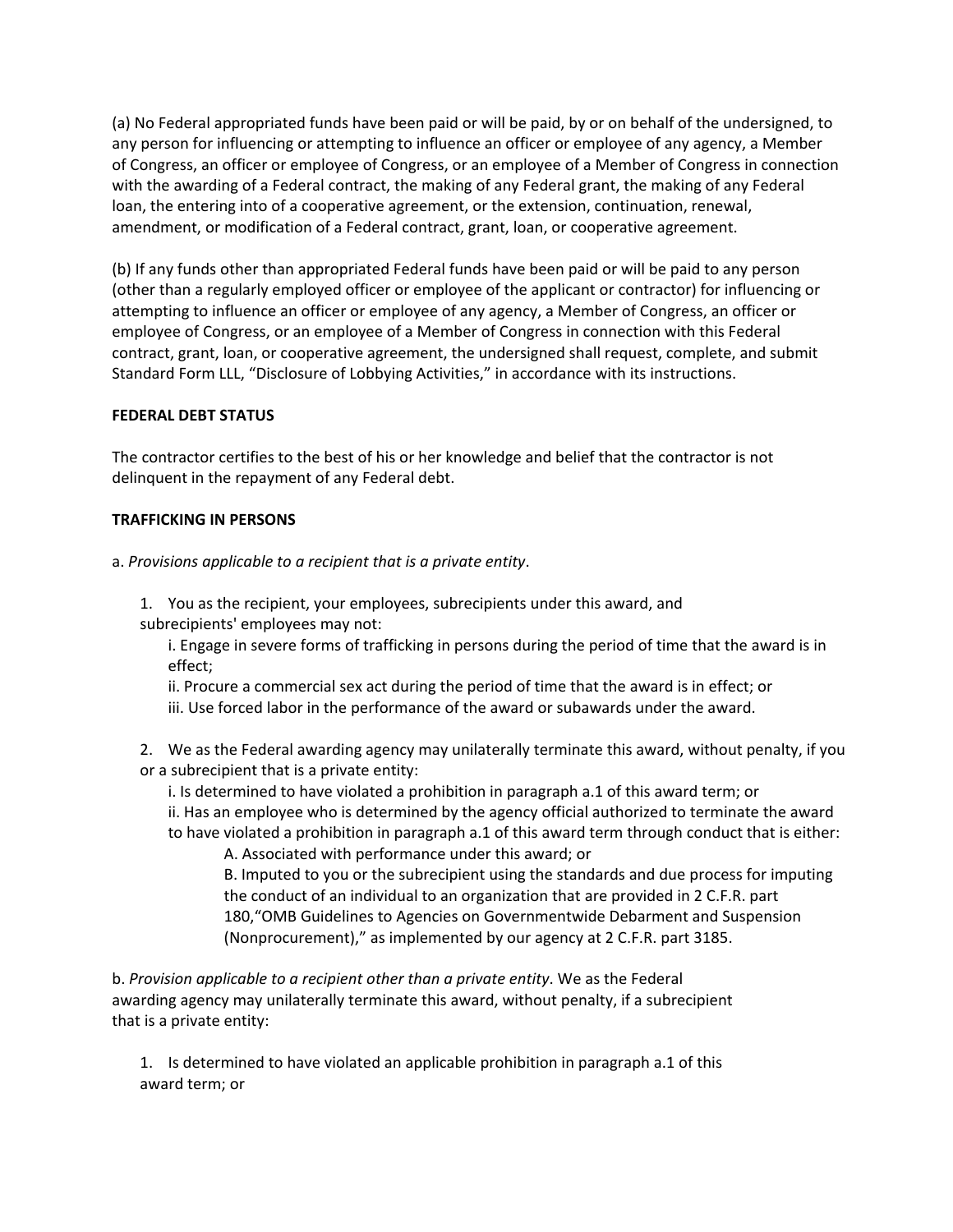2. Has an employee who is determined by the agency official authorized to terminate the award to have violated an applicable prohibition in paragraph a.1 of this award term through conduct that is either:

i. Associated with performance under this award; or

ii. Imputed to the subrecipient using the standards and due process for imputing the conduct of an individual to an organization that are provided in 2 C.F.R. part 180, "OMB Guidelines to Agencies on Government wide Debarment and Suspension (Nonprocurement)," as implemented by our agency at 2 C.F.R. part 3185.

c. *Provisions applicable to any recipient*.

1. You must inform us immediately of any information you receive from any source alleging a violation of a prohibition in paragraph a.1 of this award term.

2. Our right to terminate unilaterally that is described in paragraph a.2 or b of this section:

i. Implements section 106(g) of the Trafficking Victims Protection Act of 2000 (TVPA), as amended (22 U.S.C. § 7104(g)), and

ii. Is in addition to all other remedies for noncompliance that are available to us under this award.

3. You must include the requirements of paragraph a.1 of this award term in any subaward you make to a private entity.

d. *Definitions*. For purposes of this award term:

1. "Employee" means either:

i. An individual employed by you or a subrecipient who is engaged in the performance of the project or program under this award; or

ii. Another person engaged in the performance of the project or program under this award and not compensated by you including, but not limited to, a volunteer or individual whose services are contributed by a third party as an in-kind contribution toward cost sharing or matching requirements.

2. "Forced labor" means labor obtained by any of the following methods: the recruitment, harboring, transportation, provision, or obtaining of a person for labor or services, through the use of force, fraud, or coercion for the purpose of subjection to involuntary servitude, peonage, debt bondage, or slavery.

3. "Private entity":

i. Means any entity other than a State, local government, Indian tribe, or foreign public entity, as those terms are defined in 2 C.F.R. part 175.25. ii. Includes:

A. A nonprofit organization, including any nonprofit Organization of higher education, hospital, or tribal organization other than one included in the definition of Indian tribe at 2 C.F.R part 175.25(b).

B. A for-profit organization.